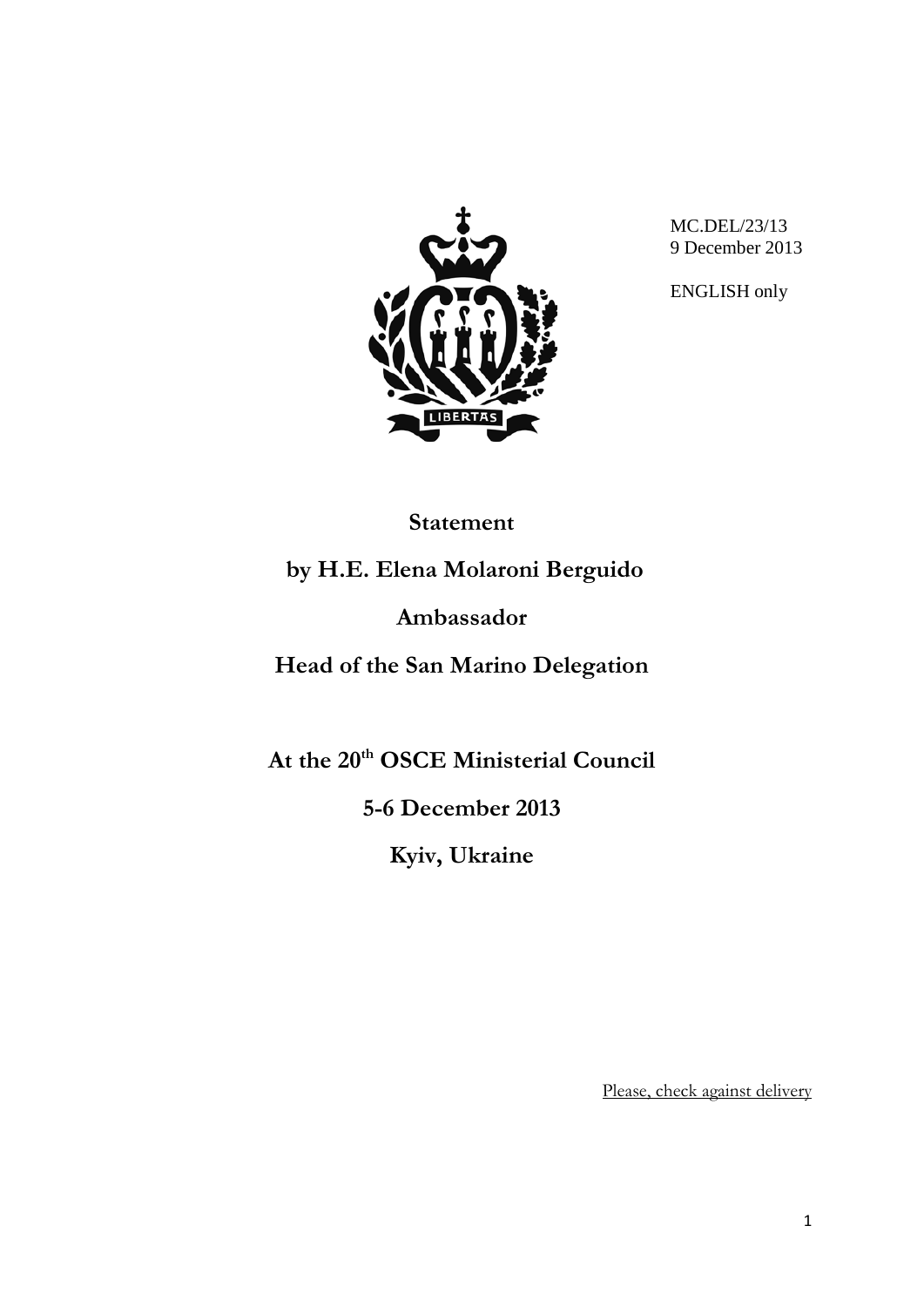Mr. Chairman, Excellencies,

Let me express our deep-felt condolences for the disappearance of Nelson Mandela. We pray for him, his family and his friends.

I congratulate the Ukrainian Chairmanship for the excellent work done this year, and express my gratitude for the generous hospitality in Kyiv.

San Marino is a founding member of this Organization and aims at a single, free, democratic, comprehensive, cooperative, equal, common and indivisible security community, free of dividing lines, spheres of influence and zones with different levels of security, based on trust and on OSCE principles and commitments, on the rule of law, human rights and fundamental freedoms, economic and environmental cooperation and peace.

We support the current formats in order to reach a settlement in the outstanding protracted conflict situations in our area and appeal to all parties to find a compromise solution and to reestablish peace.

We are a Country with no army and we are convinced that it is possible to stop the proliferation of weapons and that it is essential to promote disarmament in the field of conventional weapons, weapons of mass destruction and nuclear weapons. We highly value the exchange of military information and other transparency measures to curb and monitor proliferation and to establish trust, confidence and better cooperation among and between Participating States, therefore, the constant updating of OSCE tools and mechanisms is very important as well as the promotion of non-proliferation regimes and cooperation in order to enhance our security dialogue.

The 2<sup>nd</sup> Dimension has finally been re-evaluated and participating States are now promoting its importance to maintain or restore security and investing in it. The issues of Energy Security, as well as water management and good governance, play a major role in security and in the prosperity of any land. The Ukrainian Chairmanship has dedicated many efforts to them this year and my Country will continue to support the efforts of the future Chairmanships in this field.

The 3<sup>rd</sup> Dimension plays a major role in the establishment of a security community. The absence or malfunctioning of Democratic Institutions can only lead to instability. The respect for human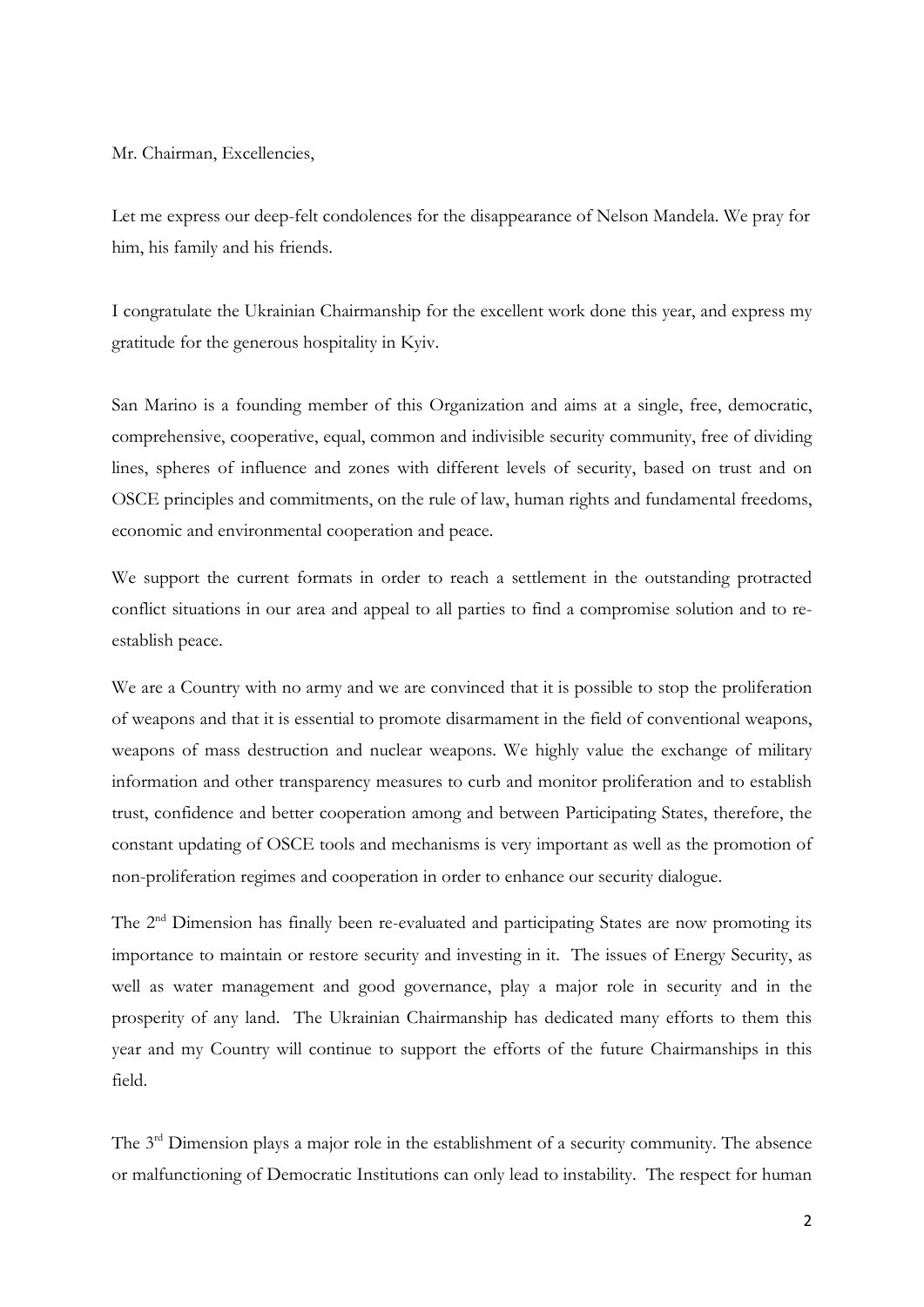rights of all people, the rule of law, fundamental freedoms - including freedom of religion and belief, freedom of association, media freedom and media pluralism -, the promotion of equal opportunities as well as the fight against intolerance and all forms of discrimination constitute the essentials of democracy. All participating States have the duty to work towards the full compliance of all of the above principles and commitments, in cooperation with civil society. I would like to strike the importance of the fight against trafficking of human beings. San Marino has chosen to contribute once again this year, together with Andorra, Liechtenstein, Luxembourg and Monaco, within its limited possibilities, to a very good project in this field that targets institutionalized children.

My Country is one of the longest lasting democracies, based on the respect of all human beings, equal and with equal rights and has long been promoting the abolition of the death penalty and fostering all international efforts to curtail and eliminate its use.

## Mr. Chair,

We are firmly engaged in countering all transnational threats that may come from within our area or from the neighbouring countries. We believe in a transparent and coordinated international cooperation.

San Marino considers that it is essential for this Organization to cooperate with all partners upon request and to offer assistance in all Dimensions. San Marino supports the inclusion of Lybia among the OSCE partners for cooperation. It believes that at such a crucial time for that country, OSCE could be of assistance in numerous fields in all three dimensions.

## Mr. Chair,

San Marino wishes to reiterate its support to the Secretariat, to the valuable field Missions, to the OSCE independent institutions like ODIHR, the Representative on Freedom of the Media, the High Commissioner on National Minorities and to the Special Representative and Coordinator for Combating Trafficking in Human Beings. We renew our full support to the important activities carried out by the Parliamentary Assembly, and we express our satisfaction for the reestablished cooperation between the P.A. and ODIHR in elections observation.

We are fully engaged on the Helsinki + 40 process – launched by the Irish Chairmanship. We are certain that it will translate the Astana Commemorative Declaration into action, making the OSCE more effective in dealing with emerging security threats.